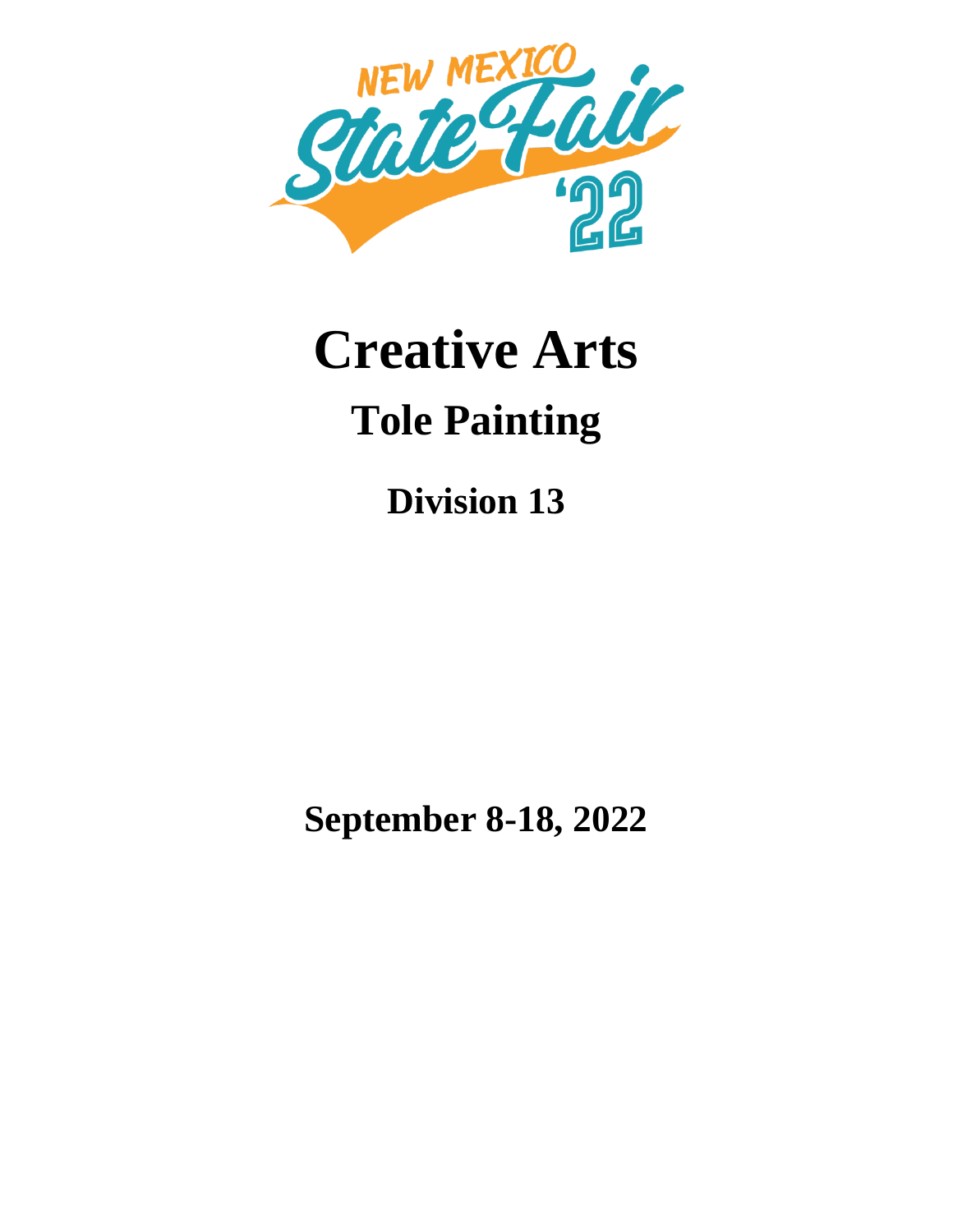## **Entry Dates**

#### **FRIDAY, AUGUST 26, 2022 9:00 AM to 5:00 PM SATURDAY, AUGUST 27, 2022 9:00 AM to 5:00 PM**

#### **Entry Fee: \$5.00**

## **Special Rules**

- 1. Entries must be the work of the exhibitor only and must be signed and dated on the back
- 2. Only one entry per class will be allowed
- 3. Pieces must be painted since the **2021** Fair
- 4. Judges may reject or reclassify entries. Decisions of the judges are final.

# **Tole Painting Sections 489-492**

| Section 489 Beginning    | 1-3 years experience               |
|--------------------------|------------------------------------|
| Section 490 Intermediate | 4-8 years experience               |
| Section 491 Advanced     | 8 years or more experience         |
| Section 492 Professional | An individual who teaches or sells |

# **Classes 1-4**

- 1. Holiday
- 2. Realistic
- 3. Folk Art
- 4. Rosemaling